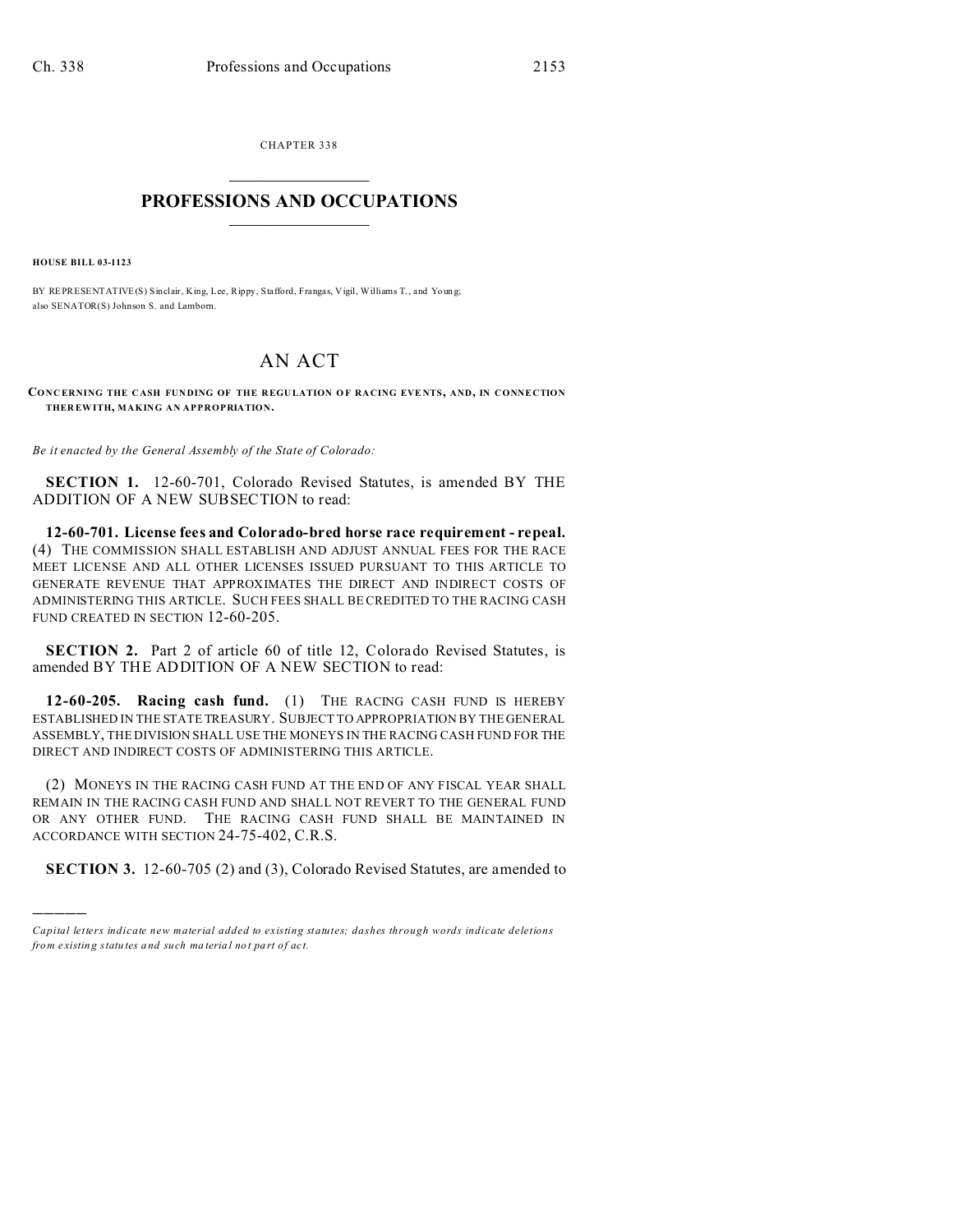read:

**12-60-705. Payments to state - disposition.** (2) All moneys collected by the department of revenue through the division shall, on the next business day following the receipt thereof, be transmitted to the state treasurer, who shall credit the same to the general fund of the state; EXCEPT THAT LICENSE FEES COLLECTED PURSUANT TO SECTION 12-60-701 (4) SHALL BE CREDITED TO THE RACING CASH FUND CREATED IN SECTION 12-60-205. The department of revenue shall have all the powers, rights, and duties provided in article 21 of title 39, C.R.S., to carry out such collection.

(3) The general assembly shall annually appropriate from the general fund the necessary costs of administration of the division and the commission which shall be based upon estimates of such costs submitted by the division to the office of state planning and budgeting in accordance with part 3 of article 37 of title 24, C.R.S. It is recognized that the racing and pari-mutuel wagering industry must be administered and funded on an industry-wide basis and that the license and other fees collected from any single aspect of the industry will not necessarily be equal to the costs of the division's or commission's administration of that aspect of the industry. In making its annual appropriation from the general fund for the necessary costs of administration of the division and the commission, the general assembly shall consider the overall costs of the division and commission and not require that any aspect of the division's and commission's activities be self-funded RACING CASH FUND CREATED IN SECTION 12-60-205 THE DIRECT AND INDIRECT COSTS OF ADMINISTERING THIS ARTICLE.

**SECTION 4.** 12-60-702 (1) (b), Colorado Revised Statutes, is amended to read:

**12-60-702. Unlawful to wager, exception - excess - taxes - special provisions for simulcast races - repeal.** (1) (b) (I) Except as otherwise provided in subsection (4) of this section, it is unlawful for  $\frac{a_n}{b_n}$  A RACING OR SIMULCAST FACILITY licensee for the racing of greyhounds or any operator of an in-state simulcast facility that receives simulcast races of greyhounds OR HORSES to take more than nineteen and one-half percent THE PERCENTAGE of the gross receipts AUTHORIZED BY THE COMMISSION PURSUANT TO SUBPARAGRAPH (II) OF THIS PARAGRAPH (b) of any pari-mutuel wagering on such races or simulcast races.

(II) Except as otherwise provided in subsection (4) of this section, it is unlawful for a licensee for the racing of horses or an operator of an in-state simulcast facility that receives simulcast races of horses to take more than eighteen and one-half percent of the gross receipts on win, place, and show wagering on such races or simulcast races or more than twenty-five percent of the gross receipts from all other pari-mutuel wagering on such races or simulcast races. THE COMMISSION MAY ANNUALLY DETERMINE THE AUTHORIZED TAKE-OUT UNDER SUBPARAGRAPH (I) OF THIS PARAGRAPH (b) BY RULE, BUT SUCH TAKE OUT SHALL NOT EXCEED THIRTY PERCENT OF THE GROSS RECEIPTS OF ANY PARI-MUTUEL WAGERING ON RACES ORIGINATING WITHIN COLORADO.

**SECTION 5.** 12-60-703 (3), Colorado Revised Statutes, is amended to read:

**12-60-703. Pari-mutuel pools for race meets and simulcast races.** (3) An in-state simulcast facility receiving simulcast races from an out-of-state host track may participate either in a pari-mutuel pool into which only the pari-mutuel wagers